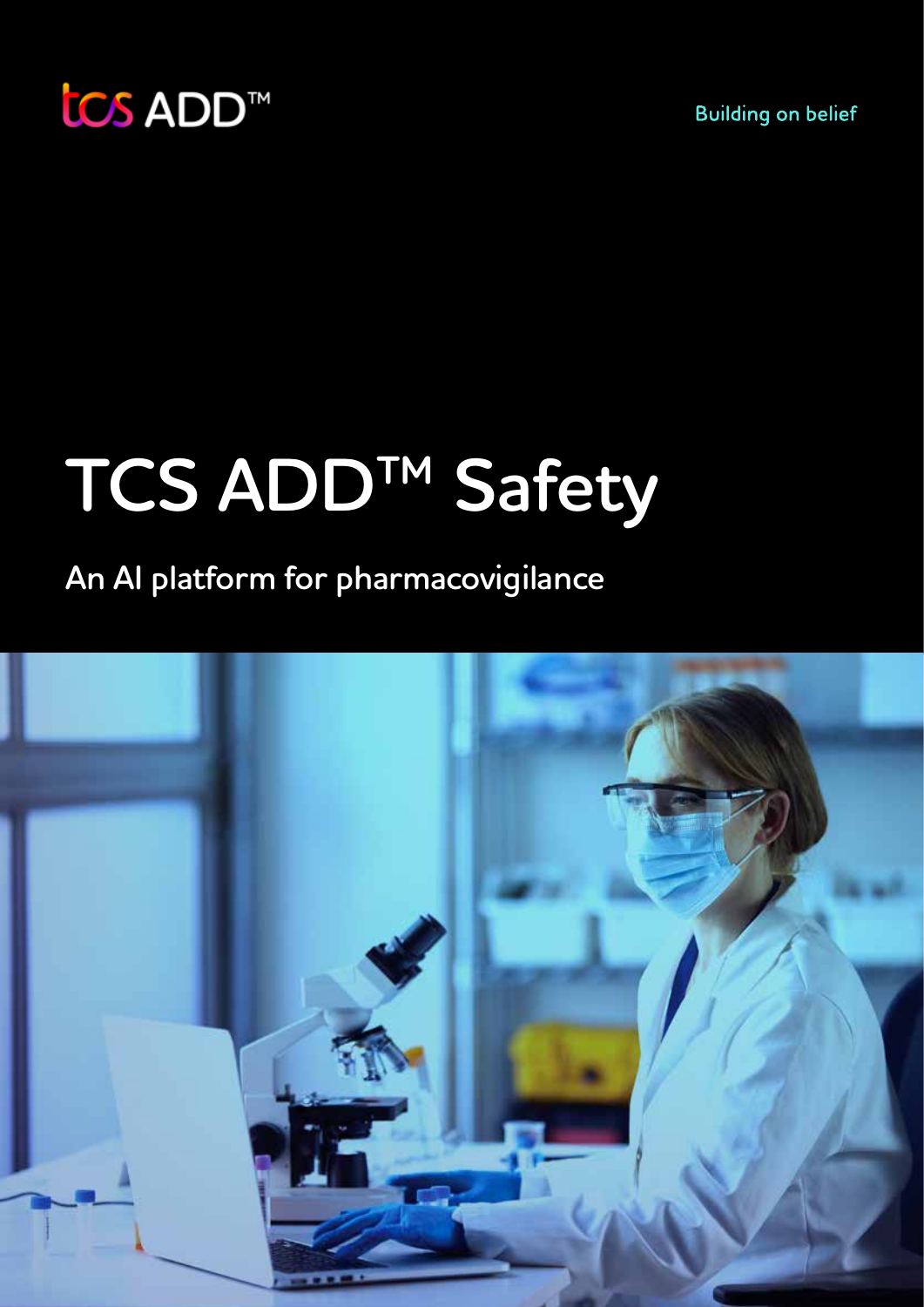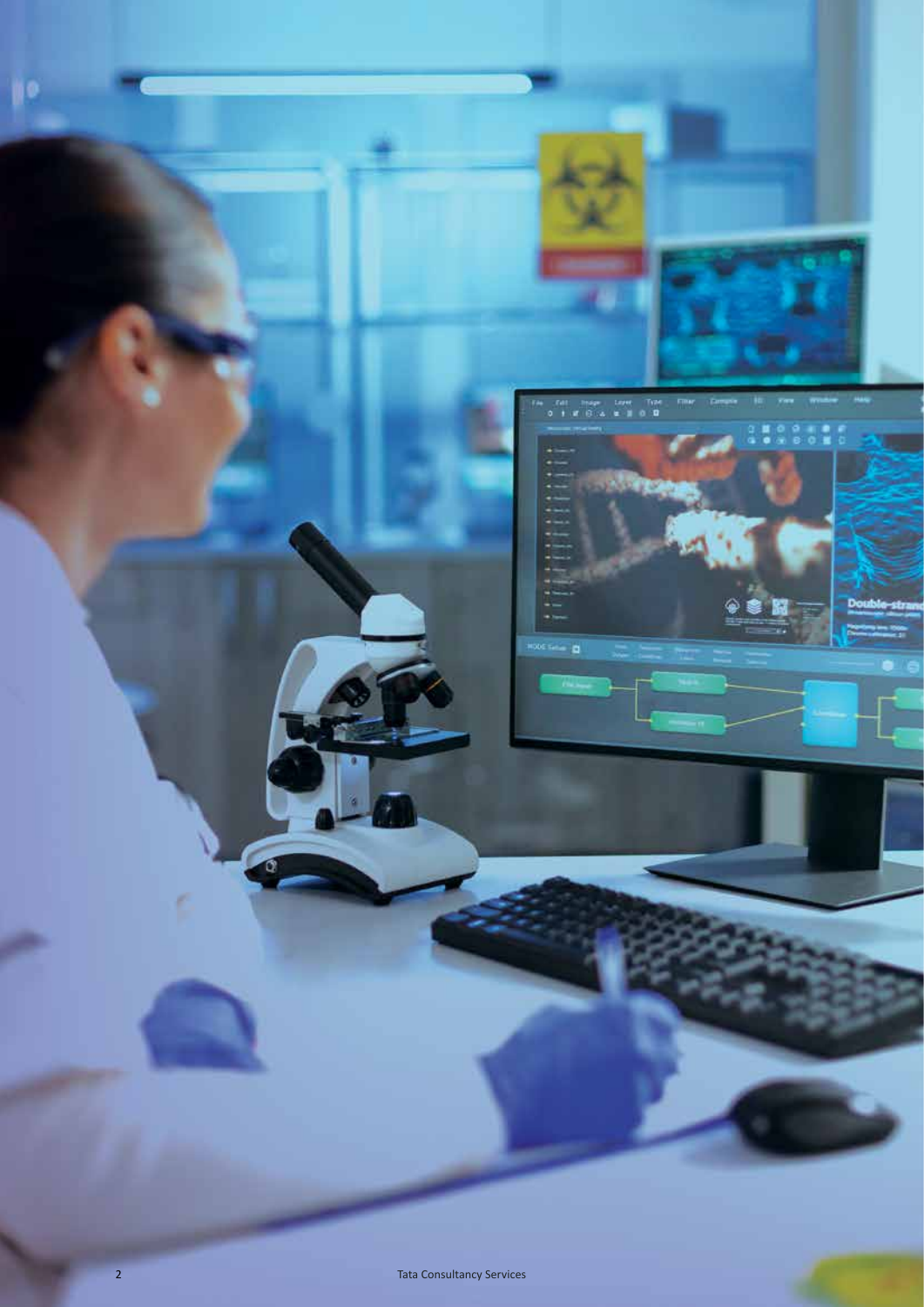Manual handling of safety data in clinical trials and commercial settings is a major challenge for the life sciences (LS) industry. While safety data from diverse traditional and non-traditional sources (e.g., social media) has increased exponentially, there has also been a rise in the number of submission standards and requirements across various regulatory authorities and regions. This has led to increased risk of noncompliance and higher costs. LS firms need to automate the business processes to achieve a high degree of cost-effective consistency, quality and efficiency.

Powered by TCS' proprietary cognitive intelligence AI engine, the TCS ADD™ Safety platform envisages a transformational and holistic change in safety case processing and helps pharma companies bring safe and effective medicines faster to market. Life sciences firms can leverage this people centric solution to 1) automate intake and processing of safety data from structured/unstructured sources, 2) integrate and automate safety case management, and 3) use predictive analysis and signal detection for novel actionable insights.

### **Overview**

Safety cases have risen across the world in both clinical trial, and commercial settings. Further, increasingly safety cases are also being generated through multiple unstructured sources like journals, articles, patents, social media, etc. This trend is expected to further continue considering safety cases would rise by 18-20% Y-o-Y in the next 5 years globally. Existing manual processes are not equipped to handle such increased volume of data accurately and in time. This has also increased the risk of missing important safety information and face non-compliance. LS companies have also been extremely slow to respond to the changing paradigm of safety and have been unable to create proactive safety systems for actionable insights or evidence-based decisions. Our end-to-end AI platform for Pharmacovigilance has been developed to mitigate the above challenges.

TCS ADD™ Safety is an agile, cognitive platform that supports the entire product life cycle from early phase clinical trials to commercialization. To handle unstructured data, in the ingestion phase, TCS ADDTM Safety uses Natural Language Processing and AI technologies to ensure medical context. The proactive pharmacovigilance platform also allows submissions in customizable formats per geo-specific regulatory requirements and is equipped with safety-intelligence data-analytics with actionable insights. TCS ADDTM Safety uses human-governed machine learning to enable decision traceability and learn management capabilities to map new ontologies in accordance with good pharmacovigilance guidelines.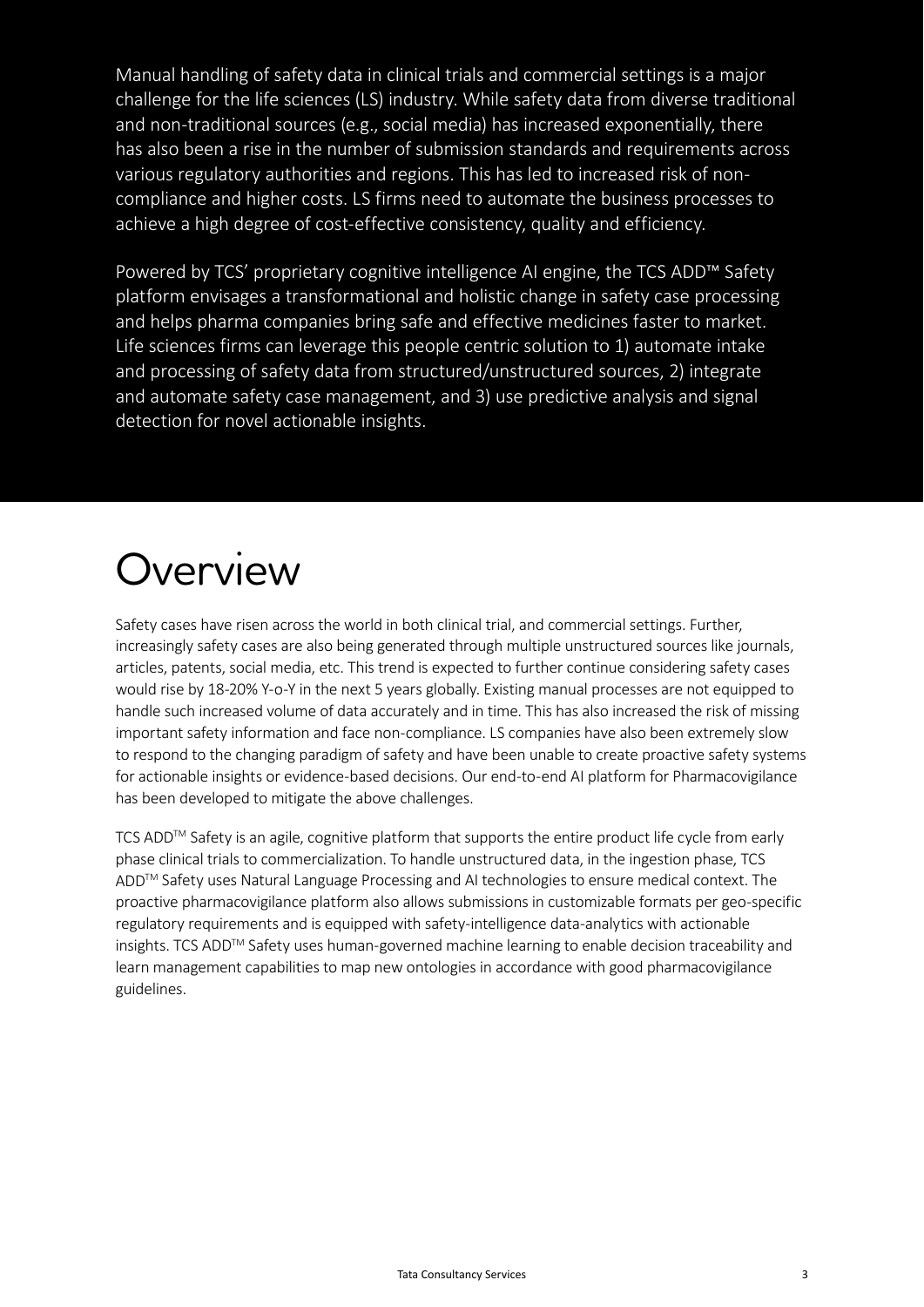## Our solution

TCS ADD™ Safety is a first-of-its-kind, AI-led cognitive automation platform for touchless case processing that leverages human governed machine learning and enables audit readiness with transparent algorithms. The solution includes:

- **• Intelligent safety case intake:** Facilitates automated safety data collection directly from patients, physicians or social information channels (e.g., mobile app, website, call center)
- **•** Automated safety case processing: Provides automated validity and duplicate check, data entry, medical coding, case assessment including seriousness, causality & listed ness. The solution also helps with automated narratives and report generation
- **• Safety Intelligence data analytics:** Equipped with predictive analytics and signal detection, the solution empowers LS organizations with deep actionable insights and evidence-based decisions



*TCS ADDTM Safety: Schematic Overview*

#### **Implementing first-of-its-kind cognitive automation solution:**

A leading global pharmaceutical firm wanted to achieve end-to-end automation for safety case processing operations. Additionally, the customer wanted to understand the effectiveness of cognitive automation technology for evidence-based justification of medical device complaints.

TCS ADD™ Safety helped implement the industry-validated solution and achieve the fastest ever endto-end Go Live of the patented offering. The client reported 96% industry leading accuracy in field processing, 40% Industry leading efficiency gain in case processing efforts, 97.5% Quality of cases automated, 30% Cost savings in end-to-end case processing and 100% compliance to Regulatory timelines.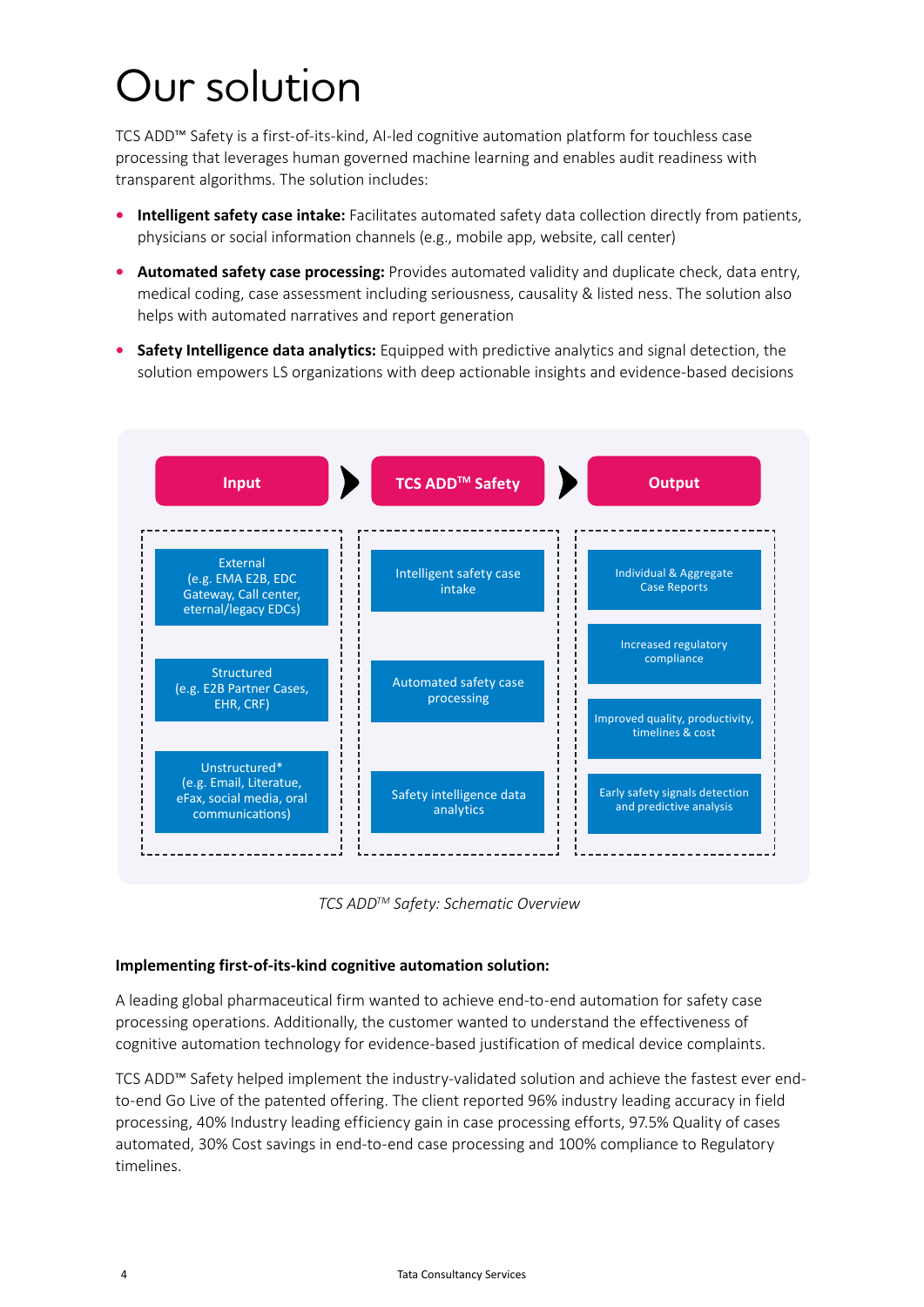## Benefits

TCS ADD™ Safety is an industry leading proactive pharmacovigilance platform with agile AI driven technology that enables touchless case processing and supports structured, semi-structured and unstructured data source formats. We have delivered the highest level of accuracy, quality, efficiency and compliance.

TCS ADD™ Safety is designed to help LS companies maintain a high level of safety surveillance for investigational and commercial products. Organizations can experience the following benefits:

#### **• Industry-leading efficiency and turn-around time in safety case handling**

- o Reduced case processing efforts to same day due to automation, leading to improved safety analysis and regulatory compliance
- o Ability to handle volumes spikes, product launches and acquisitions
- o Ability to automate all processing from case intake to submission ready report

#### **• Improved data quality**

- o Reduction in errors and increased consistency of case processing (manual process error rate ~4%)
- o Increase in extraction of relevant high-volume information due to automation, leading to better quality data

#### **• Meaningful insights and prevention**

- o Ability to identify novel trends on safety signals and business conventions
- o Ability to create predictive models and enable evidence-based decisions

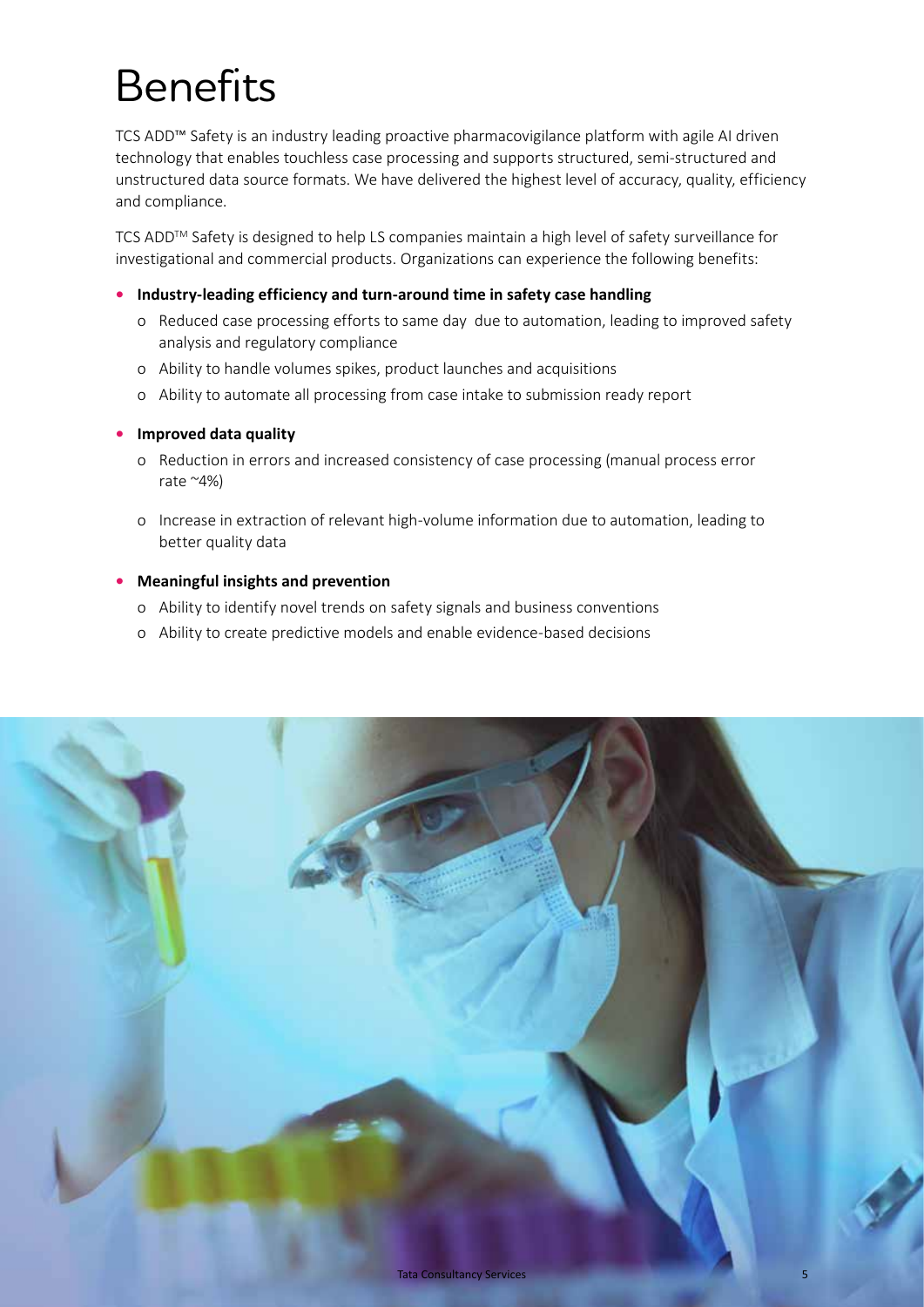# The TCS advantage

By partnering with TCS, life sciences companies can leverage the following differentiators:



#### **Patented Technology:**

The TCS ADD<sup>™</sup> Safety platform - leveraging the cognitive intelligence AI engine (Patent -#10558746) - uses automated cognitive processing of source agnostic data and can ingest, extract, and make cognitive decisions



#### **Scalability:**

Our platform can be scaled up to any level commensurate to the business need providing an optimal solution combining AI with skilled PV workforce without compromising on the effectiveness metrics of the solution



#### **Tailored solution:**

The platform can be configured based on language preferences of the local enterprise users and local regulatory requirements



#### **Flexibility:**

TCS ADD<sup>™</sup> Safety provides flexible integration with other applications and can be implemented either as a standalone solution or in addition to the existing solutions to increase the efficiency of the existing data capture system



#### **Technology and Domain expertise:**

Our certified subject matter experts combine AI with contextual domain knowledge and possess the capabilities of clinical research services providers, platform solution providers, and global system integrators to deliver strategic solutions per all customer requirements



#### **Cost-optimized solution:**

TCS ADD<sup>™</sup> Safety's patented, mature and widely acclaimed solution offers a much higher return on capital investments to a LS firm and delivers a superior customer experience with its Intuitive user interface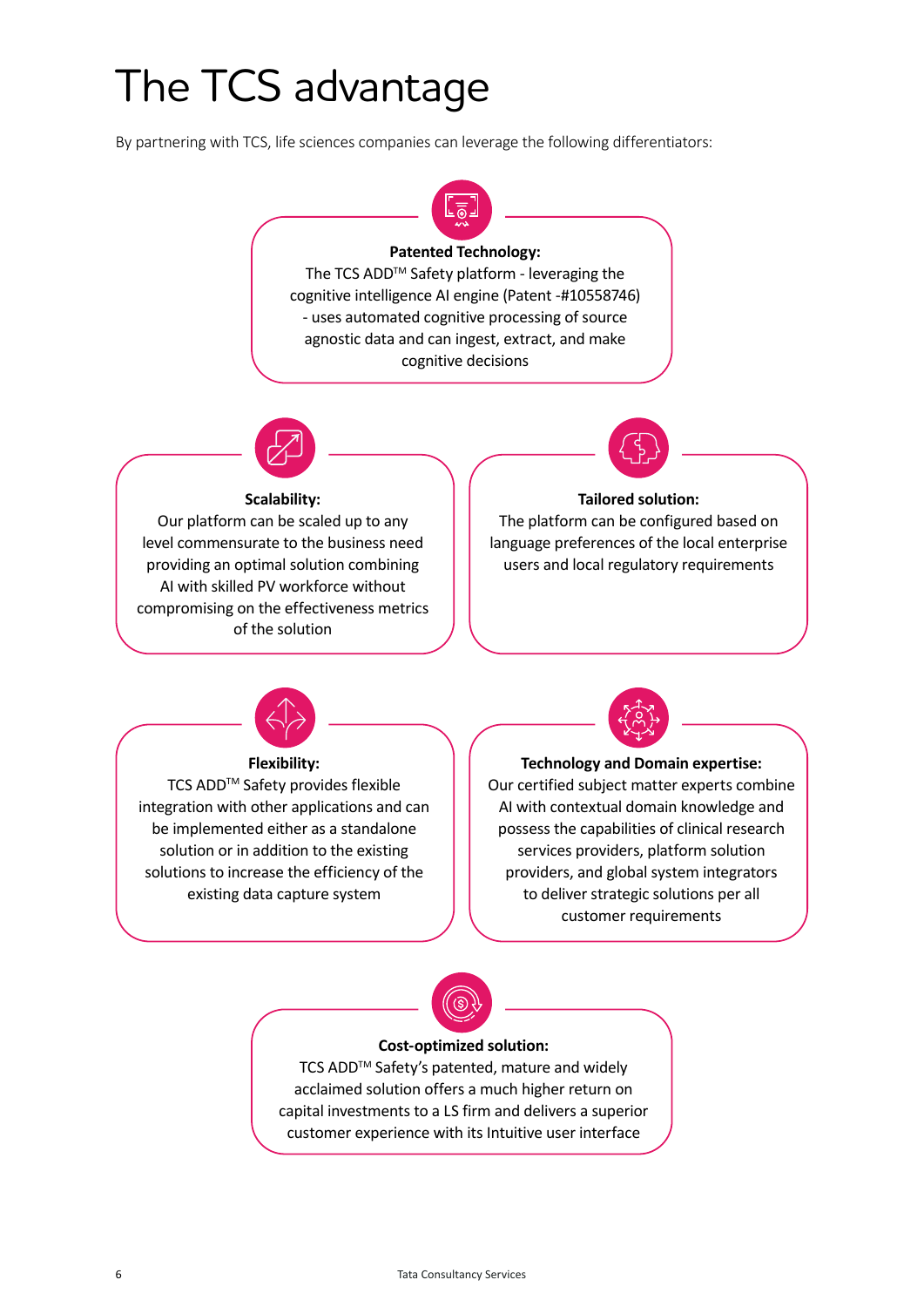